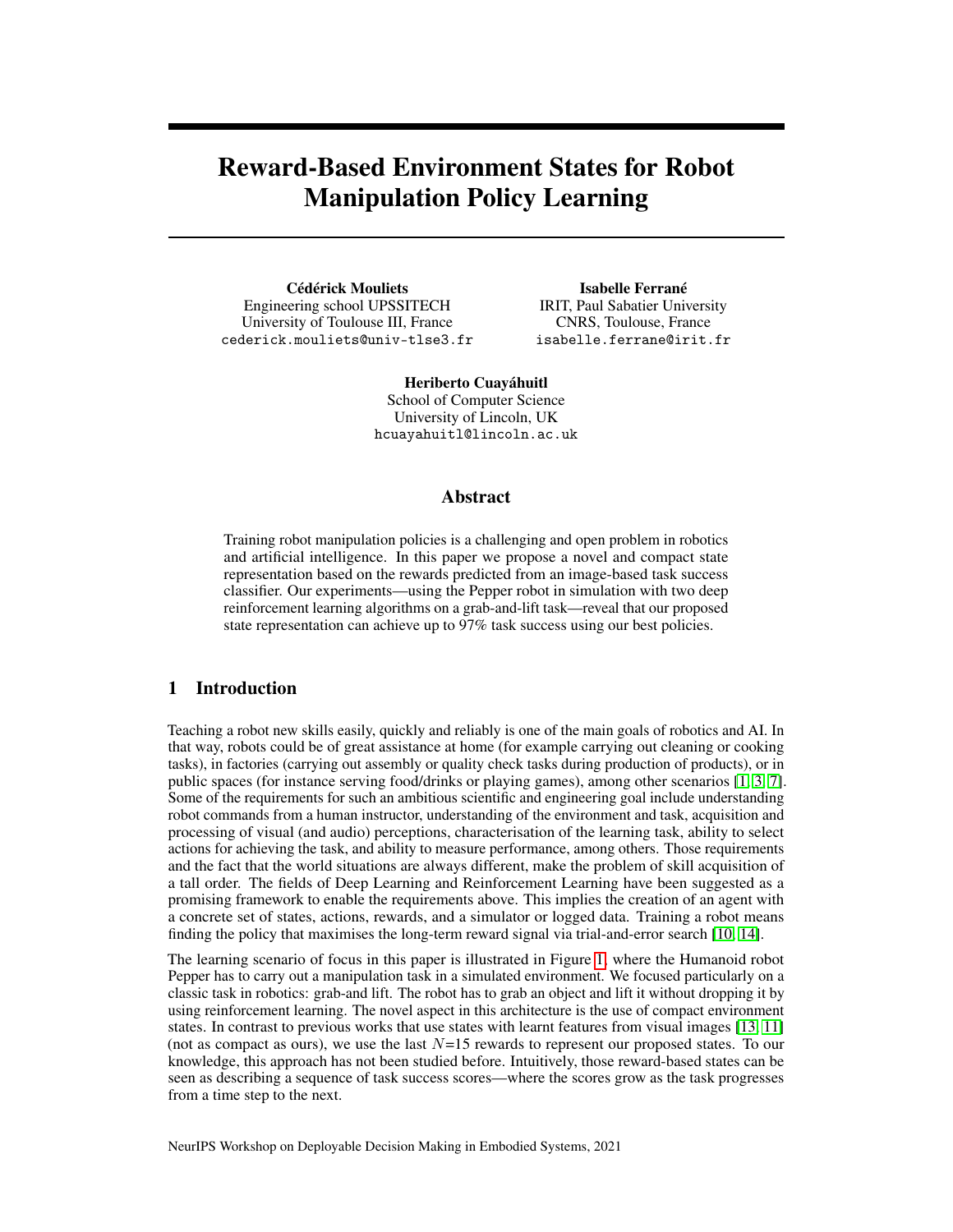<span id="page-1-0"></span>

Figure 1: Cycle of the proposed learning agent

# 2 Related Work

Visual reward learning has been considered as a promising solution for equipping robots with learnable manipulation abilities [\[13,](#page-4-5) [11,](#page-4-6) [6\]](#page-4-7). This approach measures the success of experiences via reward in robotic tasks by estimating the probability of success from realistic input images [\[8\]](#page-4-8). While [\[13\]](#page-4-5) focus on standard Convolutional Neural Networks (CNNs), [\[11\]](#page-4-6) extend CNN-based architectures with additional paths on the neural network to add more information for better predictions and therefore calculating visual rewards more reliably. These works tested DRL (Deep Reinforcement Learning) agents in classic tasks using a variety of reinforcement algorithms such as DDPG, TD3 or SAC. To do so, different dense and sparse rewards have been investigated, where dense rewards have been found as a more promising alternative than sparse rewards.

Previous works in DRL for robot manipulation such as [\[4,](#page-4-9) [9,](#page-4-10) [5,](#page-4-11) [13\]](#page-4-5) represent environment states mostly based on image-based features, where raw images are digested by CNNs in order to learn compact representations that can be used for policy learning. But the idea of using rewards as environment states or part the environment states has not really been studied. This highlights the need for a comparison of different state representations, which we identify as a research gap in this paper. In our case, we focus our study on comparing image-based against reward-based state representations.

## 3 Research Methods and Results

#### 3.1 Methodology

We study the overall problem of how to train robot manipulation policies using reinforcement learning in a simulated environment. Given a state-of-the-art algorithm and a defined set of continuous actions, we adopted a reward function based on the success classifier approach as in [\[13,](#page-4-5) [11\]](#page-4-6). To study our proposed state representation, we relied on the following methodology.

- 1. Create an environment for the grab-and-lift task.
- 2. Create a dataset of success and non-success images.
- 3. Train a probabilistic task success classifier (to be used as a reward function).
- 4. Define reward-based states and action representations.
- 5. Determine the policy learning algorithm with support for continuous actions.
- 6. Train policies using the states, actions and rewards specified above.
- 7. Test the learnt policies using evaluation metrics such as avg. reward and avg. task success.

We used the qiBullet robot simulation environment [\[2\]](#page-4-12), which is powered by the Bullet physics engine and the PyBullet real-time physics simulation framework. To create our simulation environment, we used Unified Robot Description Format (URDF) files for creating cube and table objects as illustrated in Figure [1—](#page-1-0)the task environment component. To make the robot interact with the cube objects, we specified friction, dampening and stiffness coefficients in the URDF files and put low weights (100g) so the cubes can be lifted. The images for visual perceptions are generated by the 2D camera on the mouth of the robot with resolution  $K_{OVGA}$ =(320,240).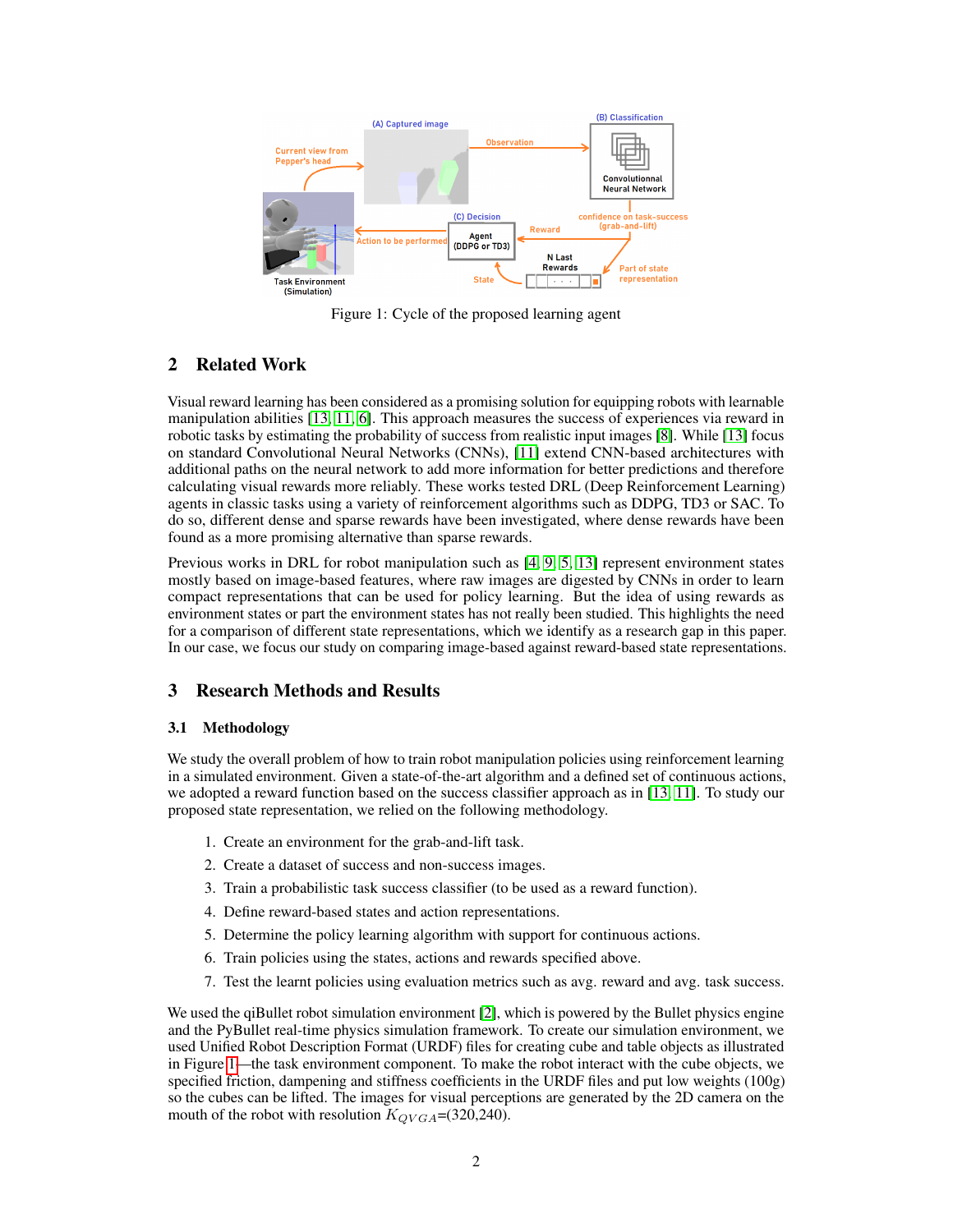#### 3.2 Visual Reward Classifier and Policy Learning

Instead of manually engineering a reward function, we use learnt rewards from visual observations. To do so, we employ an image-based binary classifier to predict task success (CNN-based). The goal is to generalise situations on the simulation environment in a data efficient manner. From the front camera, the robot only sees two cubes on a table. 'Success' images show the robot's hand with the cube grabbed, from different angles, in front of the camera, while 'Non-Success' images show the cube outside the robot's hand. We randomised the arm positions (on or away from the cube) and generated a total of 6400 labelled images. This dataset of images was created from 10 balanced capture sessions, each session consisting of 200 success images and 440 non-success ones. From one capture session to another, we modified the robot's right arm to introduce variability in its work space. Non-success images are more present because they are more likely to be encountered. The neural architecture of our reward predictor is based on Tensorflow's image classifier <sup>[1](#page-2-0)</sup>.

To learn manipulation policies, we experimented two actor-critic algorithms for decision-making with continuous actions: DDPG [\[9\]](#page-4-10), and TD3 [\[5\]](#page-4-11). We used the Stable-Baselines3 framework<sup>[2](#page-2-1)</sup> with default hyperparameters to implement our policies and experimented different state representations. Regarding actions and since the proposed policies only use the right arm of the robot, we focused on four joints: *RShoulderPitch, RElbowRoll, RHand, and RShoulderRoll*. Those actions are generated by rotating at a constant speed the angle of each corresponding joint between 0° and 180°. A typical learning episode from Figure [1](#page-1-0) is as follows. (A) The robot captures an image of the current situation from the simulated environment. (B) This image is sent to the pre-trained classifier which outputs a confidence score from its last Softmax layer. This score will be considered both as the reward as well as a part of the state representation. (C) Finally and via a deep reinforcement learning algorithm, the agent will choose an action that combines the four joints previously mentioned.

#### 3.3 Reward Classification and Manipulation Results

We split our dataset of success/non-success images (6400 in 10 demos) into three subsets: 8 demos for training, 1 demo for validation and 1 demo for testing. We experimented different configurations in terms of number of epochs and batch size. Our results report that all of our 6 classifiers achieve high performance in terms of classification accuracy (98% average accuracy on test data-set) and we selected our best model for predicting visual rewards. Each classifier provides a confidence score of the success of the task which implies that the closer the arm is to the cube, the greater the confidence. Each classifier has been trained and tested using the same dataset split. The high performance is presumably due to the much simpler simulation environment than the real world. The classifier prediction time per image varied between 5.2 and 5.6 milliseconds<sup>[3](#page-2-2)</sup>.

We trained DDPG policies with six different state representations and compared against their corresponding TD3 policies. These state representations include three different image resolutions (320x2[4](#page-2-3)0, 160x120, 80x60), Imagenet-based pre-trained embeddings<sup>4</sup> and PCA-based (Principal Component Analysis) images with 50 components [\[12\]](#page-4-13). Our goal was to improve them using our proposed compact representation based on the last 15 visual rewards (predicted from 160x120 images).

<span id="page-2-4"></span><span id="page-2-3"></span><sup>4</sup> <https://github.com/jaredwinick/img2vec-keras>

| Reinforcement Agent         | DDPG   TD3         | DDPG   TD3                |
|-----------------------------|--------------------|---------------------------|
| <b>State Representation</b> | Avg. Reward        | Avg. Task Success $(\%)$  |
| <b>Pixels 320X240</b>       | 2.00012.100        | 76.60   78.11             |
| Pixels $160x120$            | 2.50011.800        | 80.09   78.34             |
| Pixels $80x60$              | $1.600 \mid 2.500$ | 28.40   88.04             |
| Image embeddings            | 0.00310.001        | $2.7e^{-5}$   $1.8e^{-4}$ |
| PCA-based images            | 1.900   1.000      | 11.33   57.80             |
| Last 15 rewards             | 1.834   2.326      | 97.04   96.78             |

Table 1: Best Policy Learning Results

<span id="page-2-0"></span><sup>1</sup> <https://www.tensorflow.org/tutorials/images/classification>

<span id="page-2-1"></span> $^{2}$ https://github.com/DLR-RM/stable-baselines $3\,$ 

<span id="page-2-2"></span><sup>3</sup> PC specs: 32Gb RAM, Intel Core I7-8650U CPU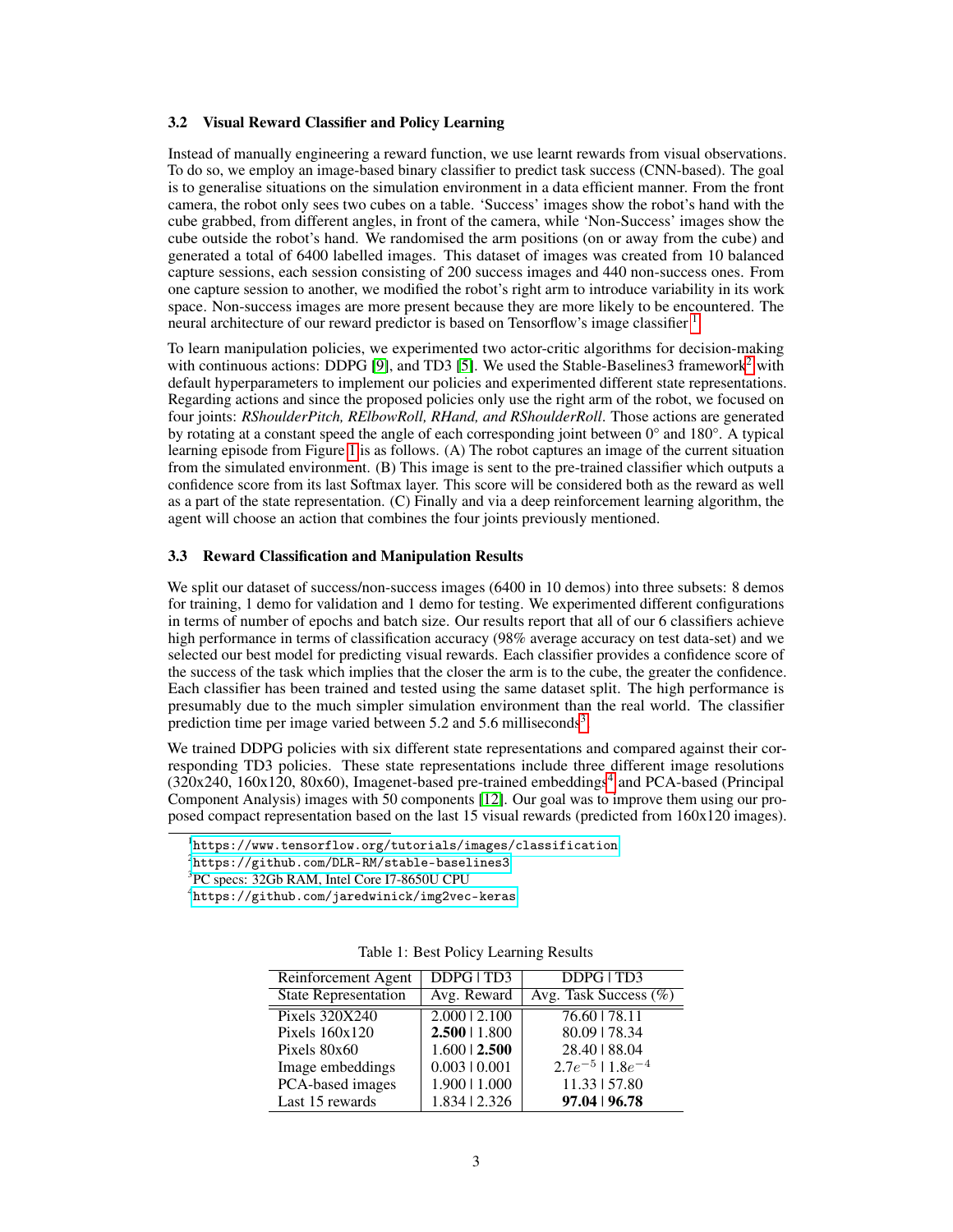PCA and image embeddings enable the significant reduction of amount of information contained in an image. While with PCA we reduced the amount of features to 50 components, with image embeddings we obtained vectors of 2048 dimensions.

Our learnt policies take on average 4:45 hrs to train and Table [1](#page-2-4) shows their performance out of five runs. While at first sight it looks like TD3 outperforms DDPG in terms of average rewards, that is not the case in terms of average task success. The best DDPG policy obtained a task success of 97.04% and the best TD3 policy obtained 96.78% of task success as shown in Figure [2.](#page-3-0) Thus, both learning algorithms can achieve similar performance—but their best policy must be found from multiple runs. The policies were trained and tested for 10000 time steps. If the robot could not grab the cube after 50 actions, we considered the task as a failure and started over another episode as shown in Fig [2.](#page-3-0) Manual inspection showed that when an agent finishes episodes sooner than later, it obtains less rewards. Therefore, Average Task Success is a more reliable metric in our case. Our best policy uses DDPG with states including the last 15 rewards—a reward-based representation and the most successful in our comparative study. See episode examples in Figures [3](#page-3-1) and [4](#page-3-2) with successive steps.

<span id="page-3-0"></span>

<span id="page-3-1"></span>Figure 2: Training and testing of TD3 with 160\*120 images and 50 actions a step



Figure 3: Example 4-step episode from initial to goal state, [captions]=probabilistic success rewards

<span id="page-3-2"></span>

Figure 4: Example 6-step episode from initial to goal state, [captions]=probabilistic success rewards

#### 4 Discussion and Concluding Remarks

This paper proposes a novel methodology for learning manipulation policies based on states represented with sequences of observed rewards derived from a probabilistic task success classifier. Experimental results using simulated interactions in a grab-and-lift task show that our proposed state representation can be useful to learn policies with high-task success (up to 97%). Although other representations need to be investigated further such as tailored image embeddings or pre-trained embeddings with adaptation, our experiments show that it is indeed possible to achieve high performance with reward-based states instead of image-based states. Combining image-based and reward-based representations is an interesting strand of work that can be explored in the future. Two challenges that remain to be investigated with priority are how to efficiently create datasets for training task success classifiers, and how to safely deploy manipulation policies (learnt in simulation) in the real world.